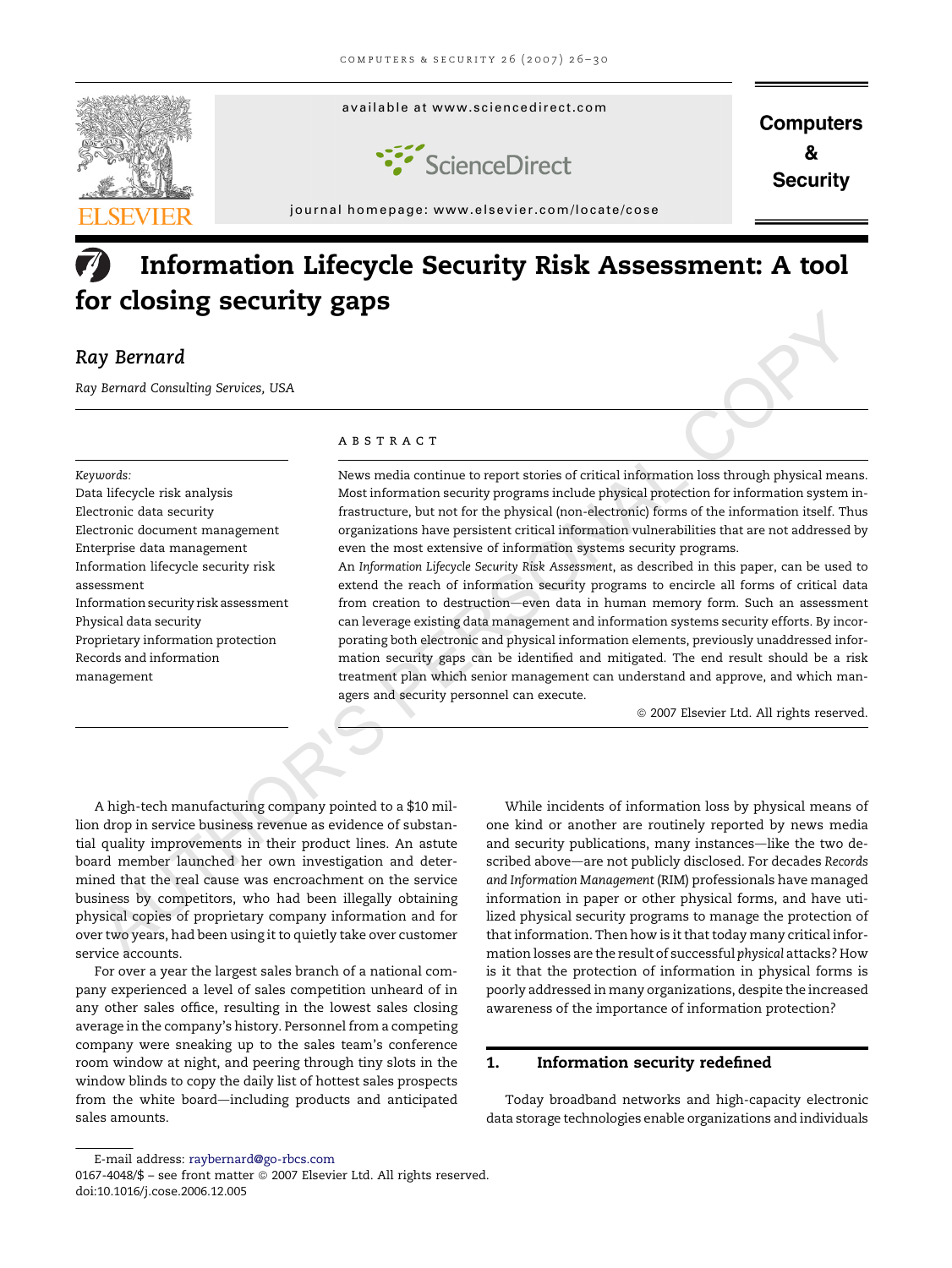to create, receive, store, access and publish information in quantities—and at speeds and economies—that remain impossible with physical forms of data. Organizations have embraced electronic forms of information for their ability to accelerate the pace of any information-based activity. Electronic forms of data have substantially replaced physical forms of data for most organizations.

Thus in recent years several new phrases have replaced Records and Information Management in organizational parlance: Electronic Document Management, Enterprise Data Management, Enterprise Content Management, Document Lifecycle Management and most recently Information Lifecycle Management. Such approaches are concerned with the practice of applying policies to the effective management of information in all aspects of its useful life. These new approaches to data management reflect the migration from a physical to an electronic organizational data landscape.

However, unlike their predecessor, RIM, most of the solutions under these names have a common focus mainly or solely on the electronic aspects of data handling and storage. For most organizations critical data still exists in other forms, and their security is not addressed by the security components of the electronic data management approaches.

Information systems security practitioners are aware of the fact that the scope of their work is limited to electronic data. For example, the CISSP designation stands for Certified Information Systems Security Professional, where ''Information Systems'' means ''electronic data systems''.

In contrast, the well-known information security standard, ISO/IEC 17799:2005, states in its introduction:

Information can exist in many forms. It can be printed or written on paper, stored electronically, transmitted by post or using electronic means, shown on films, or spoken in conversation. Whatever form the information takes, or means by which it is shared or stored, it should always be appropriately protected.

Information security is the protection of information from a wide range of threats in order to ensure business continuity, minimize business risk, and maximize return on investments and business opportunities.

Yet in everyday use the term information security is most often applied to electronic information security, the realm of IT security practitioners, where the application of physical security is limited to information systems physical infrastructure. This amounts to an unintentional redefinition of information security, causing vulnerabilities to many non-electronic forms of data to fall out of organizational view.

Another part of the picture is the fact that regardless of the inclusion of physical and environmental security in 17799 or any other information security standard, the vast majority of information security practitioners have neither the knowledge nor the means to implement physical security controls for nonelectronic forms of data. For information security to be complete, all forms of data must be addressed, and they must be addressed by the personnel who have the knowledge and means to identify and mitigate their information security risks.

## 2. Infrastructure focus also afflicts physical security

A close focus on infrastructure also can be found with physical security practitioners. They attend to building external and internal structures, means of access (such as doors, windows, roof hatches, etc.) and physical facility vulnerabilities. Physical forms of information are protected in part as a side-effect of protecting the rooms that contain them, similar to how electronic information is protected in part by physical protection of information systems infrastructure. Outside of government and private sector facilities with classified information, in most companies many physical forms of information are not subject to sufficient security controls. The exceptions are generally those organizations that have suffered a physical loss of critical information, and have closed the open doors related to their loss events. Information is usually only loosely tied to physical protection zones, and that is done at the time that physical protective measures are initially established. As organizations change, their usage of information changes, and the physical forms of information and their locations change also. Yet physical protective measures are rarely reevaluated unless physical building structures change.

#### 3. Need for a workable process

What is lacking is single a process whereby the critical information assets, in all of their forms, can be identified, cataloged, ranked in terms of their criticality, $1$  and protected by establishing and maintaining suitable controls. The solution involves what is often referred to as security convergence: the collaboration between IT Security departments and Physical Security departments, groups which are historically separate functions in most organizations. To date what has helped to keep the two groups separate is their infrastructure focus, which takes them in different directions. What does enable the two groups to collaborate successfully is the risk perspective. It provides a common vision that makes a single process workable for both groups, and can encompass both physical and electronic forms of information. The information lifecycle approach provides a birth-to-grave scope that facilitates identifying all of the forms that information can take, electronic and physical. This results in an information risk assessment process that is truly complete in its scope. In their recently phoronion Lyccycle Management. Such ap-<br>
and notice technique to the stream of the stream of the stream of the stream of the stream of the stream of the stream of the stream and the stream of the stream o

#### 4. Information security stakeholders

Collaboration between Physical Security and IT Security departments is only a starting point for an Information Lifecycle Security Risk Assessment. To be successful the risk assessment process must involve personnel outside of the security departments. Typical information security stakeholders include personnel from Human Resources, Legal,

 $1$  Criticality is the severity of impact of the loss of the asset.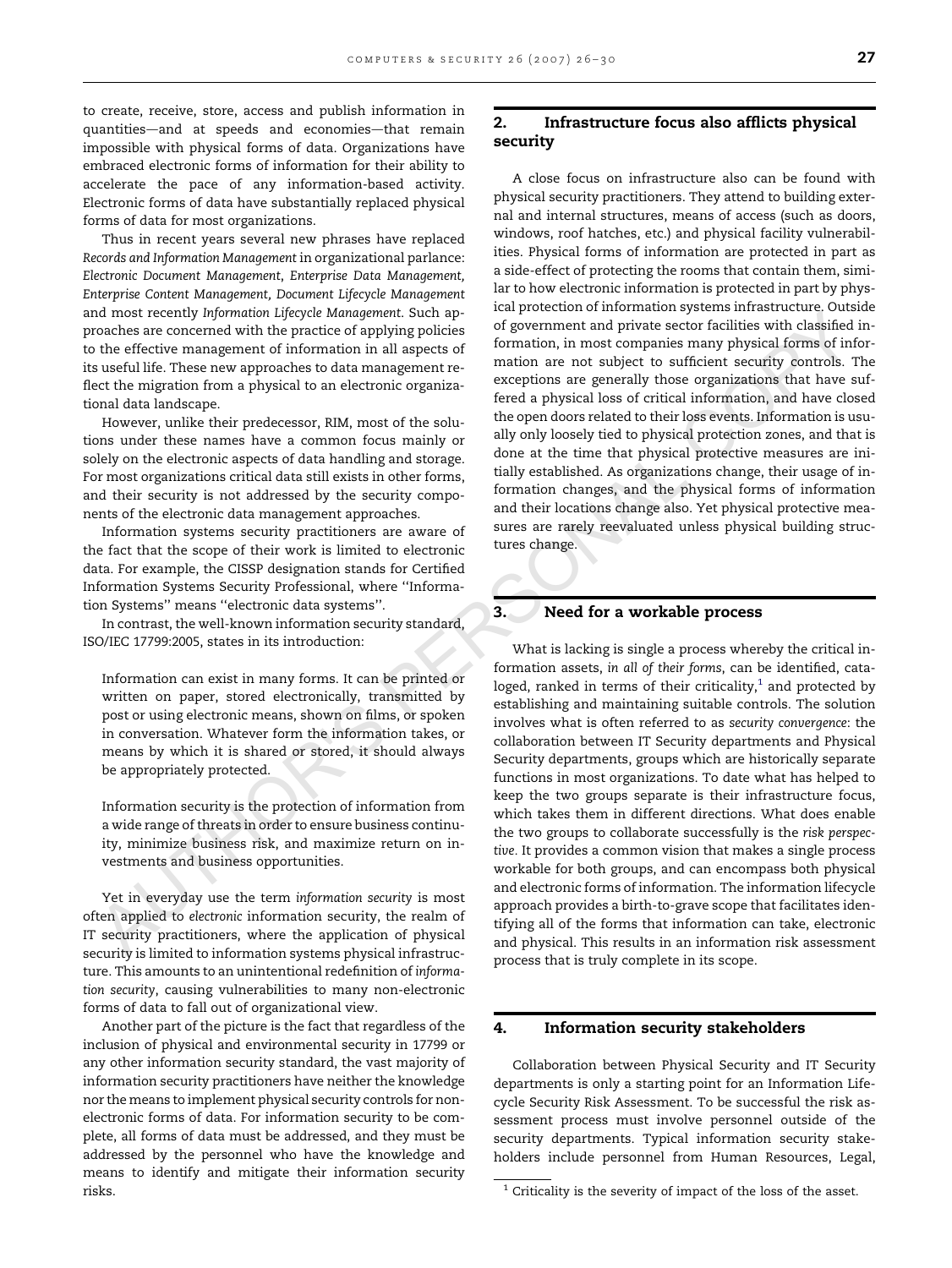Compliance, Audit, and Risk Management; but they can only provide part of the risk picture.

Users of the information in various business units understand its role in their critical functions, and the impact of its loss. They also know how information is accessed (not always in conformance with policy), what forms the information can take, and where physically the various forms of information can be located.

Managers who are responsible for the business units that depend on the information assets are information security stakeholders from several perspectives. First, they often make decisions about who can access information, and where. Second, they have a responsibility to see that the information assets on which they depend are safeguarded, and so require input into the security process at least in terms of identifying the critical assets. Third, they must also support and enforce security policy and controls within their own areas, which is an organizational responsibility. Fourth, sometimes security considerations warrant a change to a business processes—at times requiring the physical relocation of a business function that is not in a secure enough location. Such changes require not only management approval but also active management involvement to execute them successfully. Economis useue on which they depend on the section and the best and the section of the section of the section of the section of the section of the section of the section and the section of the section of the section of th

Additionally, senior management must be informed about and provide approval of major security initiatives. After all, the information assets are corporate assets—not the security departments' assets—and the decisions about what levels of risk to accept are not security department decisions. Security departments and security executives can and should make recommendations, but ultimately the decisions must rest with the senior executives who are responsible for the corporate assets, and with the executives who are responsible for success of the business units that depend on the assets. Thus senior executives are also information security stakeholders.

Generally senior managers usually do not understand all of the workings of security, but they do not need to. When presented with a good risk picture and prioritized risk treatment plan, they can easily weigh the cost of risk reduction measures against the potential impact of risk events on the business. This information allows them to become security advocates for the assets they are responsible for or on which they depend. Strictly speaking this is not an advocacy on behalf of security; it is an advocacy on behalf of the business.

## 5. Collaboration strategy

The strategy proven to be most successful for fully addressing the critical information risk picture is one that involves all of the stakeholders: an Information Security Risk Management Council, a group whose actual name will vary (task force, committee, etc.) depending upon the organization. Such a council can fulfill its role when its members can speak to the full lifecycles of the critical information assets, either by their own direct involvement or by survey and discussion with those who are directly involved. Early in its work a council may discover that its members cannot adequately address the full lifecycle of all of the critical information assets. It is usually a simple matter to expand the membership slightly to achieve that coverage. Typically the council includes members from Human Resources, Legal, Compliance, Audit, Risk Management, IT Security, Physical Security, Corporate Security, and the organization's various business units. The council may report to the CIO, the CEO, the CFO, or to whichever senior executive volunteers for or is assigned top-level oversight. There are usually dotted line reports as well.

#### 6. Information lifecycle

The roles or functions involved in information handling constitute key aspects of the information lifecycle from an analysis perspective. They form a simple checklist that can help guide the effort to identify the various forms information can take:

- Creation and Receipt
- Storage
- Distribution and Transmittal
- Access and Use
- $\bullet$  Maintenance
- Disposition and Destruction

Creation and Receipt deal with records from their point of internal origination or their entry into the organization. Information forms can be written, printed, electronic or verbal and include correspondence, contracts, applications, reports, drawings, production or transaction records, and many other forms of data.

Storage refers to all of the places where any form of information is stored, including human memory.

Distribution and Transmittal are processes involved in getting the information to locations where it can be accessed and used. This may happen automatically according to some process or policy, or on request or demand.

Access and Use take place after information is distributed, and may involve converting the data from one form to another, such as printing reports or documents for review, and information sharing on an individual or group basis.

Maintenance is the management of information. This can include processes such as information filing, archiving, retrieval and transfers, as well as changing the classification of information as its value, relevance or validity changes.

Disposition and Destruction involve handling information that is rarely accessed or is required to be retained in specific formats for specific time periods, and is then destroyed by appropriately secure means when it is no longer valuable or required to be retained.

In addition to helping identify the various forms that information can take, there is another beneficial aspect of the information lifecycle approach that pertains to security cost and efficiency. The value of some information changes over time and a lifecycle analysis can identify those change factors. It is good business practice, as well as good security practice, to adjust the level of resources used to safeguard information as the criticality of the information changes.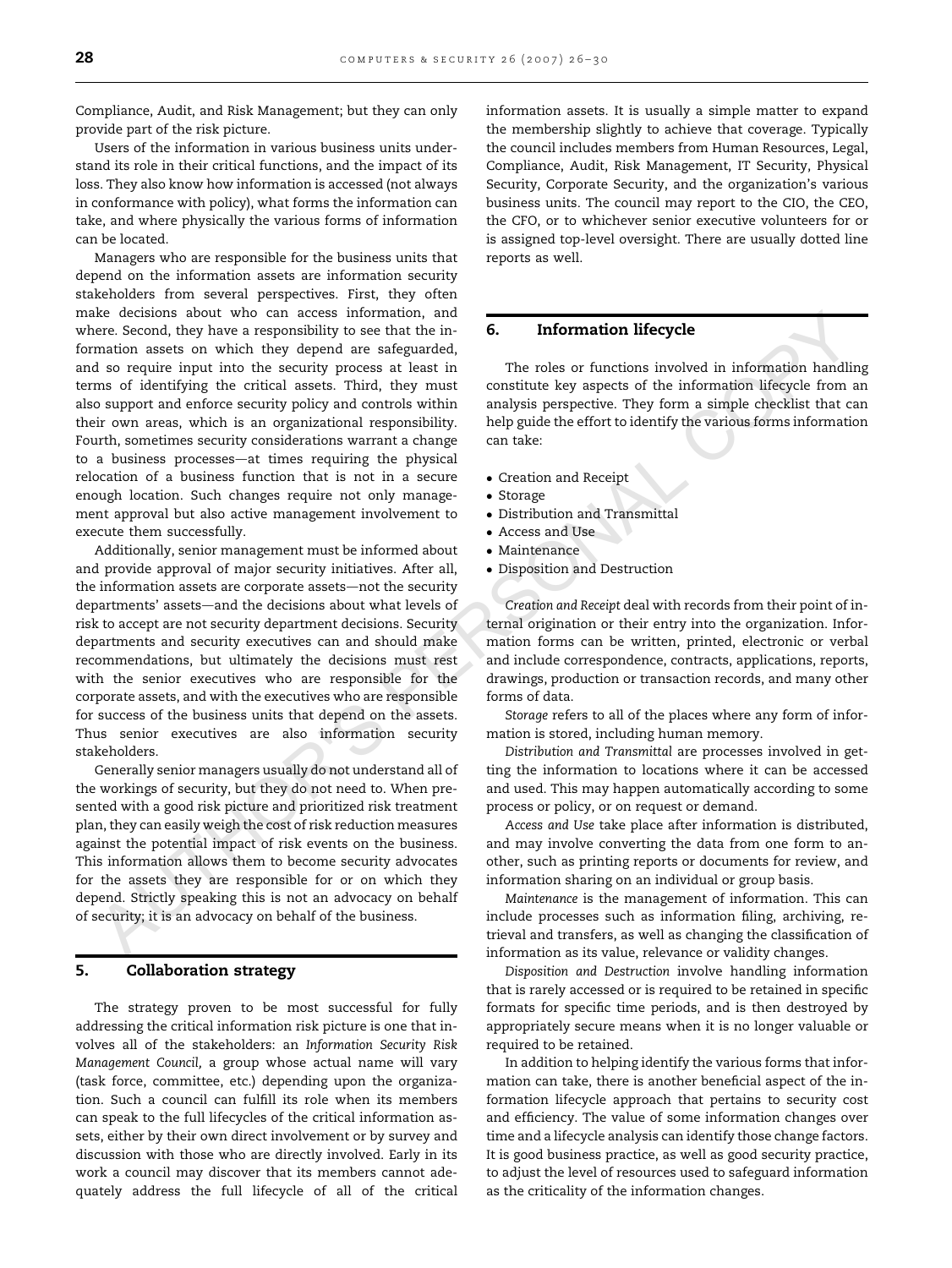## 7. Information Lifecycle Security Risk Assessment

The first step of an Information Lifecycle Security Risk Assessment is to determine or identify:

- $\bullet\,$  the full lifecycle of each operationally critical data asset (creation or receipt, storage, distribution and transmittal, access and use, maintenance, disposition and destruction);
- $\bullet \,$  all the forms in which the data can exist at each point during its lifecycle;
- $\bullet \,$  all the physical locations at which each form can be found or produced;
- what corporate security policies and procedures exist (if any) regarding the various forms of data in each location;
- what personnel (internal and external) can possibly access the data, regardless of whether or not such access would violate any policies that may exist; and
- $\bullet\,$  the effectiveness of any security measures being applied, including inspections and audits.

## 8. Protecting physical forms of data

of information much easier today than it has been in the past. These are some of the reasons:

- Regulations (like Sarbanes–Oxley and HIPAA) require deployment of physical security measures; this is a new driver for physical security.
- Publicized instances of physical loss of critical information have educated senior management to the real dangers of physical security gaps.
- The information security programs and business continuity plans of many organizations have cataloged the critical information assets and provide a significant head-start in the identification of electronic and physical forms of critical information.
- The information classification schemes of enterprise data management programs can be used for the physical forms of information as well, significantly reducing the preparation effort involved in cataloging physical instances of information.
- The framework of an information security management system, such as what ISO/IEC 27001:2005 defines, can also be utilized to establish and maintain physical information security as an incremental effort to existing information systems security management.
- Role Based Access Control implemented for information systems access can be extended to physical access control systems (PACS), either through manual processes and procedures or via integration with an Identity Management System or corporate directory. This provides a way to include physical forms of data in policy-based management of information access, which can be a boon to compliance management

## 9. Human protective measures

| · all the physical locations at which each form can be found or<br>produced;<br>· what corporate security policies and procedures exist (if<br>any) regarding the various forms of data in each location;<br>• what personnel (internal and external) can possibly access<br>the data, regardless of whether or not such access would<br>violate any policies that may exist; and<br>• the effectiveness of any security measures being applied, in-<br>cluding inspections and audits.<br>This provides a baseline picture that can be used to perform<br>a risk analysis and develop a prioritized list of cost-effective<br>measures that should be applied to each data asset during its<br>lifecycle. The remaining risk analysis steps can follow whatever<br>qualitative or quantitative risk analysis methodology is most<br>applicable for the organization. Risk analysis recommendations<br>should include the categories of items shown in Table 1.<br>An important final step is to update the ongoing informa-<br>tion systems risk management program to include periodic<br>checks for changes to each data asset's lifecycle. Change man-<br>agement should trigger reassessment whenever a critical data<br>asset's lifecycle changes. | formation assets and provide a significant head-start in<br>the identification of electronic and physical forms of critical<br>information.<br>• The information classification schemes of enterprise data<br>management programs can be used for the physical forms<br>of information as well, significantly reducing the prepara-<br>tion effort involved in cataloging physical instances of<br>information.<br>• The framework of an information security management<br>system, such as what ISO/IEC 27001:2005 defines, can also<br>be utilized to establish and maintain physical information<br>security as an incremental effort to existing information<br>systems security management.<br>• Role Based Access Control implemented for information sys-<br>tems access can be extended to physical access control systems<br>(PACS), either through manual processes and procedures or via<br>integration with an Identity Management System or corporate<br>directory. This provides a way to include physical forms of data<br>in policy-based management of information access, which can<br>be a boon to compliance management<br>9.<br><b>Human protective measures</b> |
|----------------------------------------------------------------------------------------------------------------------------------------------------------------------------------------------------------------------------------------------------------------------------------------------------------------------------------------------------------------------------------------------------------------------------------------------------------------------------------------------------------------------------------------------------------------------------------------------------------------------------------------------------------------------------------------------------------------------------------------------------------------------------------------------------------------------------------------------------------------------------------------------------------------------------------------------------------------------------------------------------------------------------------------------------------------------------------------------------------------------------------------------------------------------------------------------------------------------------------------------------------|---------------------------------------------------------------------------------------------------------------------------------------------------------------------------------------------------------------------------------------------------------------------------------------------------------------------------------------------------------------------------------------------------------------------------------------------------------------------------------------------------------------------------------------------------------------------------------------------------------------------------------------------------------------------------------------------------------------------------------------------------------------------------------------------------------------------------------------------------------------------------------------------------------------------------------------------------------------------------------------------------------------------------------------------------------------------------------------------------------------------------------------------------------------------------------------|
| Protecting physical forms of data<br>8.<br>Ironically it is the migration away from physical forms of<br>data to electronic forms that makes securing physical forms                                                                                                                                                                                                                                                                                                                                                                                                                                                                                                                                                                                                                                                                                                                                                                                                                                                                                                                                                                                                                                                                                     | There are some forms of data that can only be protected<br>by appealing to their human custodians. Where information<br>exists in human memory form, security measures like non-<br>disclosure agreements, internal disclosure policies, and                                                                                                                                                                                                                                                                                                                                                                                                                                                                                                                                                                                                                                                                                                                                                                                                                                                                                                                                          |
| Table 1 - Recommendation categories                                                                                                                                                                                                                                                                                                                                                                                                                                                                                                                                                                                                                                                                                                                                                                                                                                                                                                                                                                                                                                                                                                                                                                                                                      |                                                                                                                                                                                                                                                                                                                                                                                                                                                                                                                                                                                                                                                                                                                                                                                                                                                                                                                                                                                                                                                                                                                                                                                       |
| Recommendation                                                                                                                                                                                                                                                                                                                                                                                                                                                                                                                                                                                                                                                                                                                                                                                                                                                                                                                                                                                                                                                                                                                                                                                                                                           | Example or explanatory note                                                                                                                                                                                                                                                                                                                                                                                                                                                                                                                                                                                                                                                                                                                                                                                                                                                                                                                                                                                                                                                                                                                                                           |
| Security strategies                                                                                                                                                                                                                                                                                                                                                                                                                                                                                                                                                                                                                                                                                                                                                                                                                                                                                                                                                                                                                                                                                                                                                                                                                                      | Example strategy: for each form that a data asset can take in its<br>lifecycle and for each location where the data form can exist, ensure<br>that a specific person or role is assigned responsibility for the data<br>asset's protection.                                                                                                                                                                                                                                                                                                                                                                                                                                                                                                                                                                                                                                                                                                                                                                                                                                                                                                                                           |
| Security policies                                                                                                                                                                                                                                                                                                                                                                                                                                                                                                                                                                                                                                                                                                                                                                                                                                                                                                                                                                                                                                                                                                                                                                                                                                        | Policies determine what protective actions are taken when, where and<br>by whom.                                                                                                                                                                                                                                                                                                                                                                                                                                                                                                                                                                                                                                                                                                                                                                                                                                                                                                                                                                                                                                                                                                      |
| Security procedures                                                                                                                                                                                                                                                                                                                                                                                                                                                                                                                                                                                                                                                                                                                                                                                                                                                                                                                                                                                                                                                                                                                                                                                                                                      | Specific and standard steps that implement the actions required by<br>security policies.                                                                                                                                                                                                                                                                                                                                                                                                                                                                                                                                                                                                                                                                                                                                                                                                                                                                                                                                                                                                                                                                                              |
| Compliance monitoring                                                                                                                                                                                                                                                                                                                                                                                                                                                                                                                                                                                                                                                                                                                                                                                                                                                                                                                                                                                                                                                                                                                                                                                                                                    | Implement compliance monitoring as appropriate by IT security,<br>physical security, or audit department depending upon the security<br>measures to be monitored.                                                                                                                                                                                                                                                                                                                                                                                                                                                                                                                                                                                                                                                                                                                                                                                                                                                                                                                                                                                                                     |
| Corporate safeguards                                                                                                                                                                                                                                                                                                                                                                                                                                                                                                                                                                                                                                                                                                                                                                                                                                                                                                                                                                                                                                                                                                                                                                                                                                     | Where significant corporate liabilities exist, institute measures that<br>help safeguard the corporation, for example: forensics quality<br>recorded video surveillance or adjusted insurance coverage.                                                                                                                                                                                                                                                                                                                                                                                                                                                                                                                                                                                                                                                                                                                                                                                                                                                                                                                                                                               |